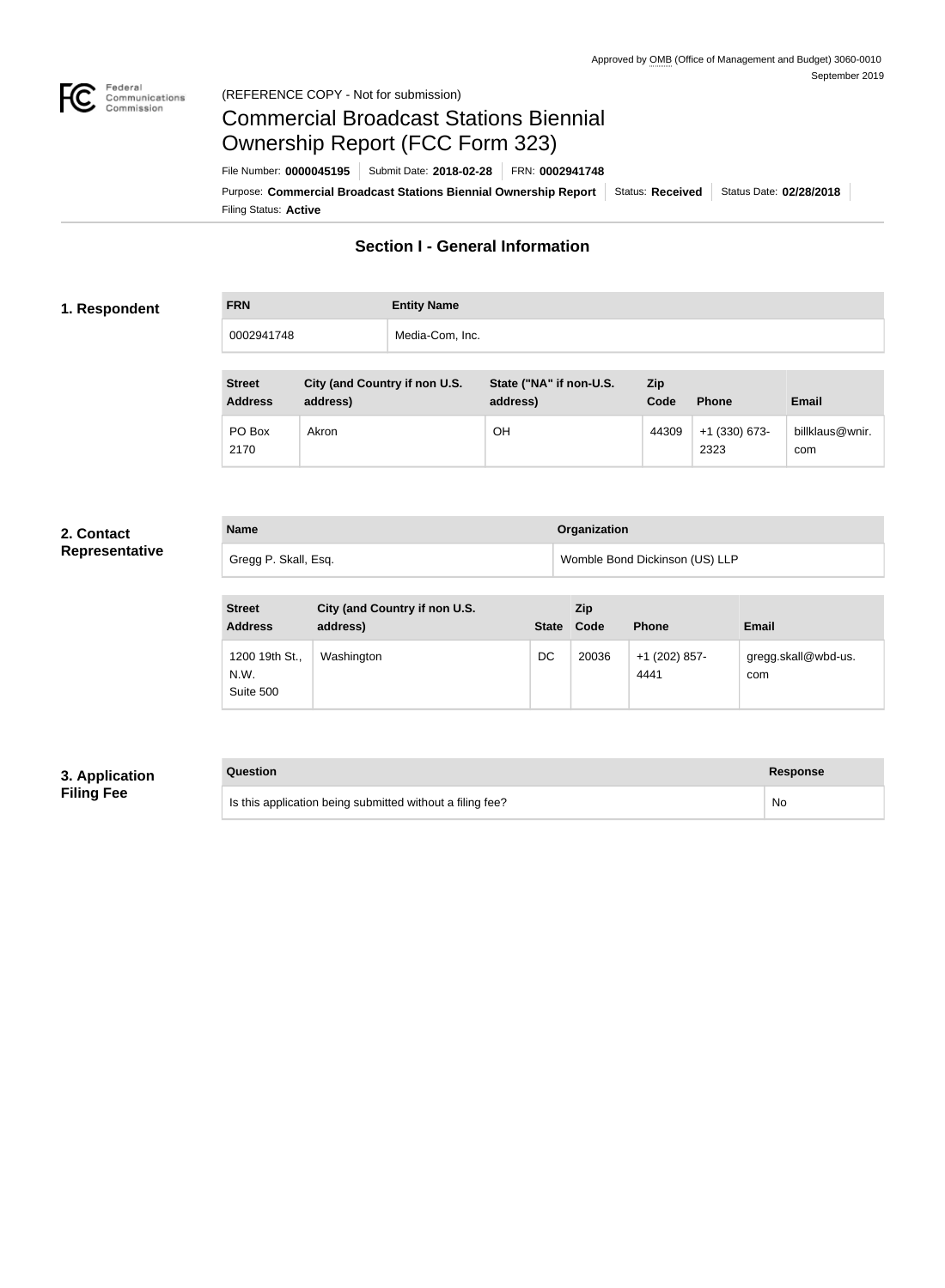| <b>Fees</b> | <b>Application Type</b> | <b>Form Number</b> | <b>Fee Code</b> | Quantity | <b>Fee Amount</b> | <b>Subtotal</b> |
|-------------|-------------------------|--------------------|-----------------|----------|-------------------|-----------------|
|             | Biennial                | Form 323           | <b>MAR</b>      |          | 85                | \$70.00         |
|             |                         |                    |                 |          | Total             | \$70.00         |

# **4. Nature of Respondent**

| (a) Provide the following information about the Respondent: |                        |  |
|-------------------------------------------------------------|------------------------|--|
| <b>Relationship to stations/permits</b>                     | Licensee               |  |
| <b>Nature of Respondent</b>                                 | For-profit corporation |  |

**(b) Provide the following information about this report:**

| <b>Purpose</b> | Biennial                                                                                                                                                                               |
|----------------|----------------------------------------------------------------------------------------------------------------------------------------------------------------------------------------|
| "As of" date   | 10/01/2017                                                                                                                                                                             |
|                | When filing a biennial ownership report or validating<br>and resubmitting a prior biennial ownership report, this<br>date must be Oct. 1 of the year in which this report is<br>filed. |

# **5. Licensee(s) and Station(s)**

## **Respondent is filing this report to cover the following Licensee(s) and station(s):**

| Licensee/Permittee Name | <b>FRN</b>       |             |              |                |
|-------------------------|------------------|-------------|--------------|----------------|
| Media-Com, Inc.         |                  |             | 0002941748   |                |
|                         |                  |             |              |                |
| Fac. ID No.             | <b>Call Sign</b> | <b>City</b> | <b>State</b> | <b>Service</b> |
| 41077                   | <b>WNIR</b>      | <b>KENT</b> | <b>OH</b>    | FM             |

# **Section II – Biennial Ownership Information**

## **1. 47 C.F.R. Section 73.3613 and Other Documents**

Licensee Respondents that hold authorizations for one or more full power television, AM, and/or FM stations should list all contracts and other instruments set forth in 47 C.F.R. Section 73.3613(a) through (c) for the facility or facilities listed on this report. In addition, attributable Local Marketing Agreements (LMAs) and attributable Joint Sales Agreements (JSAs) must be disclosed by the licensee of the brokering station on its ownership report. If the agreement is an attributable LMA, an attributable JSA, or a network affiliation agreement, check the appropriate box. Otherwise, select "Other." Non-Licensee Respondents, as well as Licensee Respondents that only hold authorizations for Class A television and/or low power television stations, should select "Not Applicable" in response to this question.

| Document Information                            |                                                           |  |  |
|-------------------------------------------------|-----------------------------------------------------------|--|--|
| Description of contract or instrument           | Articles of Incorportion                                  |  |  |
| Parties to contract or instrument               | State of Ohio                                             |  |  |
| Date of execution                               | 03/1971                                                   |  |  |
| Date of expiration                              | No expiration date                                        |  |  |
| <b>Agreement type</b><br>(check all that apply) | Other<br><b>Agreement Type: Articles of Incorporation</b> |  |  |

#### **Document Information**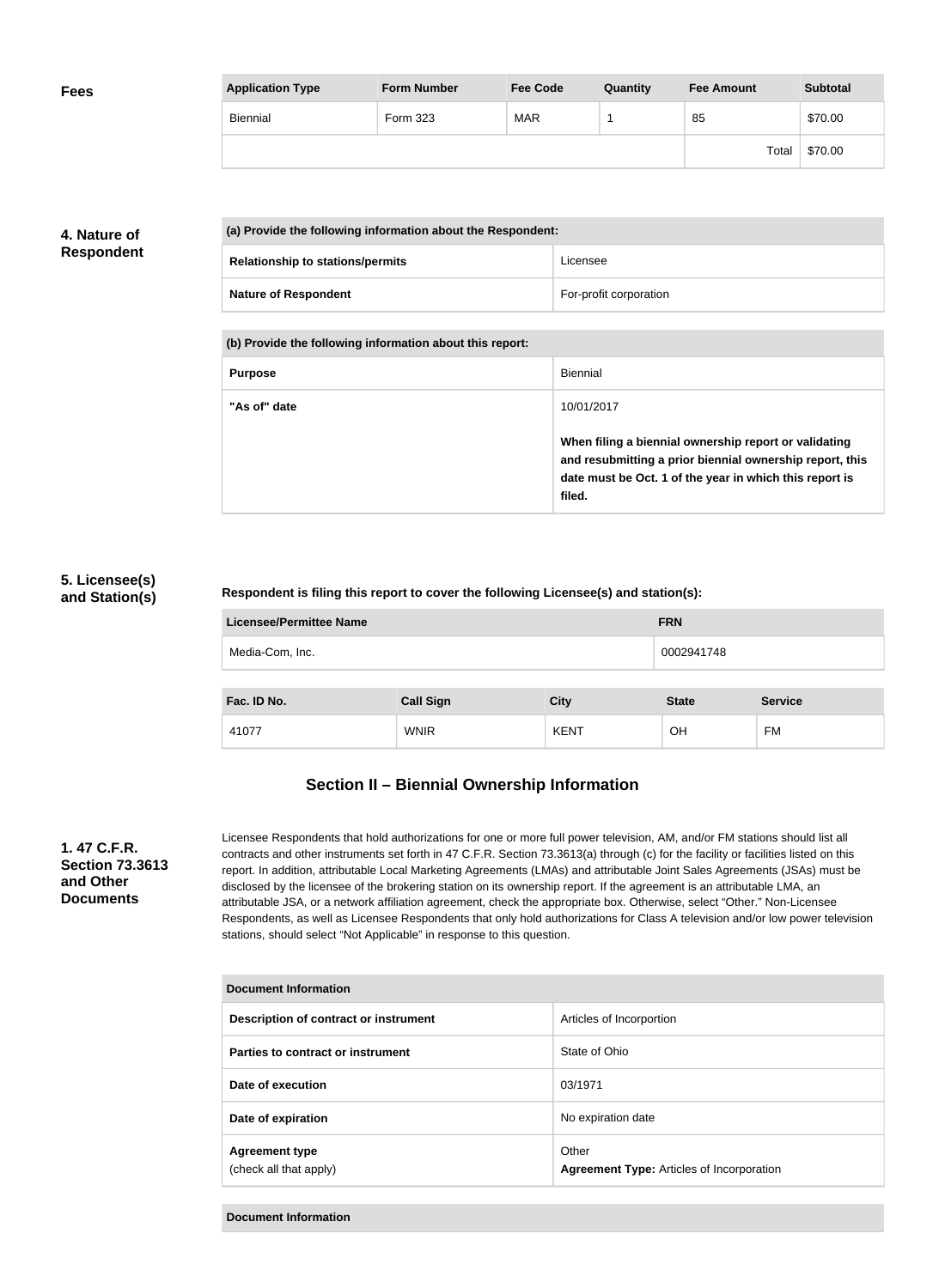| Description of contract or instrument           | Amended and Restated Code of Regulations (Bylaws) |
|-------------------------------------------------|---------------------------------------------------|
| Parties to contract or instrument               | Shareholders                                      |
| Date of execution                               | 09/2005                                           |
| Date of expiration                              | No expiration date                                |
| <b>Agreement type</b><br>(check all that apply) | Other<br><b>Agreement Type: Bylaws</b>            |

#### **Document Information**

| Description of contract or instrument           | Robert A. Klaus Trust                           |
|-------------------------------------------------|-------------------------------------------------|
| Parties to contract or instrument               | Media-Com, Inc.                                 |
| Date of execution                               | 03/2009                                         |
| Date of expiration                              | No expiration date                              |
| <b>Agreement type</b><br>(check all that apply) | Other<br><b>Agreement Type: Trust Agreement</b> |

#### **Document Information**

| <b>DUCUMENT MINUTHANUM</b>                      |                                                 |  |  |
|-------------------------------------------------|-------------------------------------------------|--|--|
| Description of contract or instrument           | William B. Klaus Trust                          |  |  |
| Parties to contract or instrument               | Media-Com, Inc                                  |  |  |
| Date of execution                               | 02/1999                                         |  |  |
| Date of expiration                              | No expiration date                              |  |  |
| <b>Agreement type</b><br>(check all that apply) | Other<br><b>Agreement Type: Trust Agreement</b> |  |  |

## **2. Ownership Interests**

**(a)** Ownership Interests. This Question requires Respondents to enter detailed information about ownership interests by generating a series of subforms. Answer each question on each subform. The first subform listing should be for the Respondent itself. If the Respondent is not a natural person, also list each of the officers, directors, stockholders, non-insulated partners, non-insulated members, and any other persons or entities with a direct attributable interest in the Respondent pursuant to the standards set forth in 47 C.F.R. Section 73.3555. (A "direct" interest is one that is not held through any intervening companies or entities.) List each interest holder with a direct attributable interest in the Respondent separately.

Leave the percentage of total assets (Equity Debt Plus) field blank for an interest holder unless that interest holder has an attributable interest in the Respondent solely on the basis of the Commission's Equity Debt Plus attribution standard, 47 C.F.R. Section 73.3555, Note 2(i).

In the case of vertical or indirect ownership structures, list only those interests in the Respondent that also represent an attributable interest in the Licensee(s) for which the report is being submitted.

Entities that are part of an organizational structure that includes holding companies or other forms of indirect ownership must file separate ownership reports. In such a structure do not report, or file a separate report for, any interest holder that does not have an attributable interest in the Licensee(s) for which the report is being submitted.

Please see the Instructions for further detail concerning interests that must be reported in response to this question.

The Respondent must provide an FCC Registration Number for each interest holder reported in response to this question. Please see the Instructions for detailed information and guidance concerning this requirement.

# **FRN** 0002941748 **Entity Name** Media-Com, Inc. **Address PO Box** 2170

#### **Ownership Information**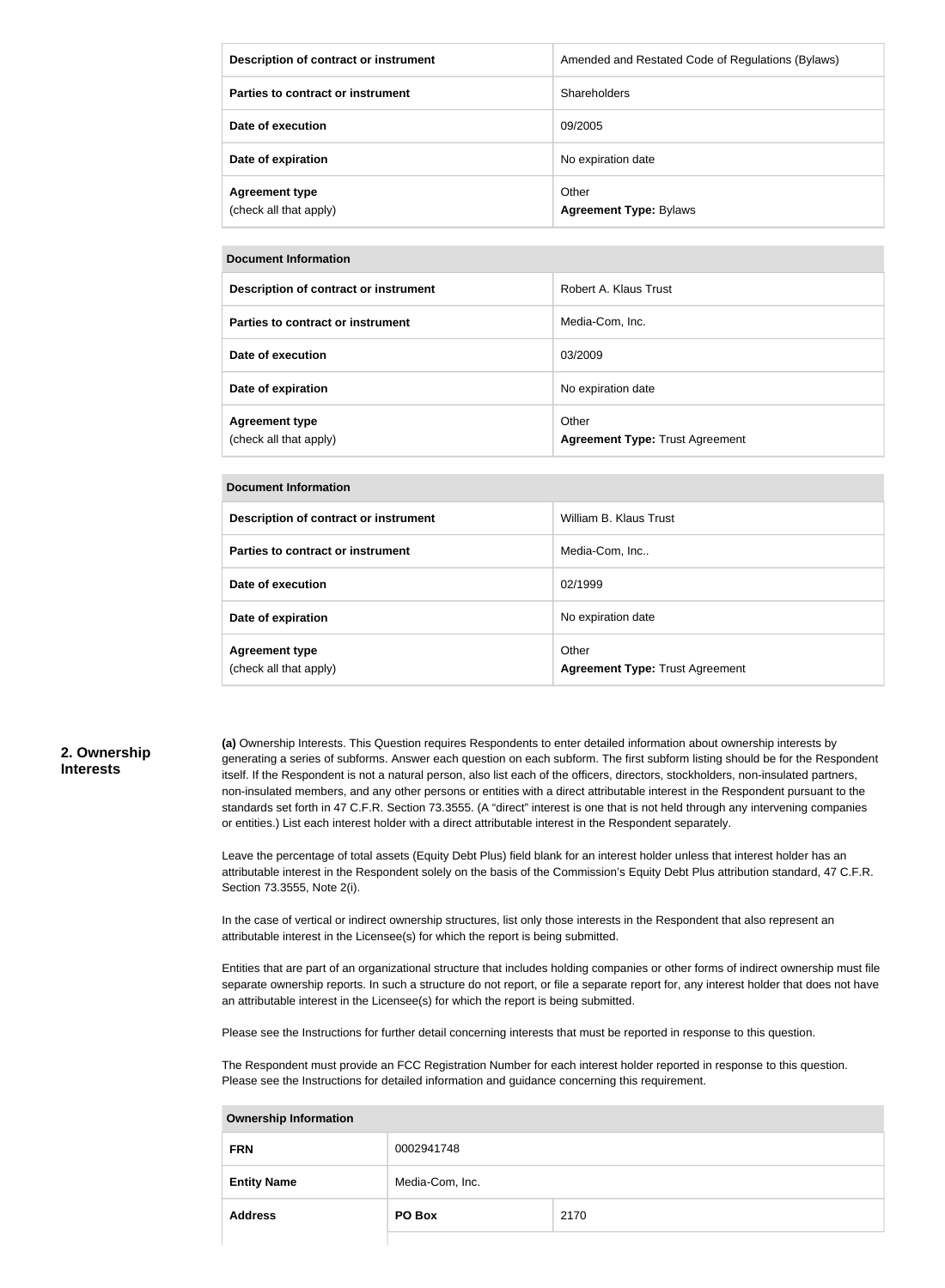|                                                                                                                                  | <b>Street 1</b>                                         |                      |                            |  |
|----------------------------------------------------------------------------------------------------------------------------------|---------------------------------------------------------|----------------------|----------------------------|--|
|                                                                                                                                  | <b>Street 2</b>                                         |                      |                            |  |
|                                                                                                                                  | <b>City</b>                                             | Akron                |                            |  |
|                                                                                                                                  | State ("NA" if non-U.S.<br>address)                     | OH                   |                            |  |
|                                                                                                                                  | <b>Zip/Postal Code</b>                                  | 44309                |                            |  |
|                                                                                                                                  | Country (if non-U.S.<br>address)                        | <b>United States</b> |                            |  |
| <b>Listing Type</b>                                                                                                              | Respondent                                              |                      |                            |  |
| <b>Positional Interests</b><br>(check all that apply)                                                                            | Respondent                                              |                      |                            |  |
| <b>Tribal Nation or Tribal</b><br><b>Entity</b>                                                                                  | Interest holder is not a Tribal nation or Tribal entity |                      |                            |  |
| <b>Interest Percentages</b><br>(enter percentage values                                                                          | Voting                                                  | 0.0%                 | <b>Jointly Held?</b><br>No |  |
| from 0.0 to 100.0)                                                                                                               | <b>Equity</b>                                           | 0.0%                 |                            |  |
|                                                                                                                                  | <b>Total assets (Equity Debt</b><br>Plus)               | 0.0%                 |                            |  |
| Does interest holder have an attributable interest in one or more broadcast stations<br>No<br>that do not appear on this report? |                                                         |                      |                            |  |

# **Ownership Information**

| <b>FRN</b>                                              | 0020024139                                              |                      |                                   |
|---------------------------------------------------------|---------------------------------------------------------|----------------------|-----------------------------------|
| <b>Entity Name</b>                                      | Robert A. Klaus Trust                                   |                      |                                   |
| <b>Address</b>                                          | PO Box                                                  |                      |                                   |
|                                                         | <b>Street 1</b>                                         | 7415 Valerie Lane    |                                   |
|                                                         | <b>Street 2</b>                                         |                      |                                   |
|                                                         | <b>City</b>                                             | Hudson               |                                   |
|                                                         | State ("NA" if non-U.S.<br>address)                     | OH                   |                                   |
|                                                         | <b>Zip/Postal Code</b>                                  | 44236                |                                   |
|                                                         | Country (if non-U.S.<br>address)                        | <b>United States</b> |                                   |
| <b>Listing Type</b>                                     | Other Interest Holder                                   |                      |                                   |
| <b>Positional Interests</b><br>(check all that apply)   | Stockholder                                             |                      |                                   |
| <b>Tribal Nation or Tribal</b><br><b>Entity</b>         | Interest holder is not a Tribal nation or Tribal entity |                      |                                   |
| <b>Interest Percentages</b><br>(enter percentage values | Voting                                                  | 50.0%                | <b>Jointly Held?</b><br><b>No</b> |
| from 0.0 to 100.0)                                      | <b>Equity</b>                                           | 50.0%                |                                   |
|                                                         |                                                         |                      |                                   |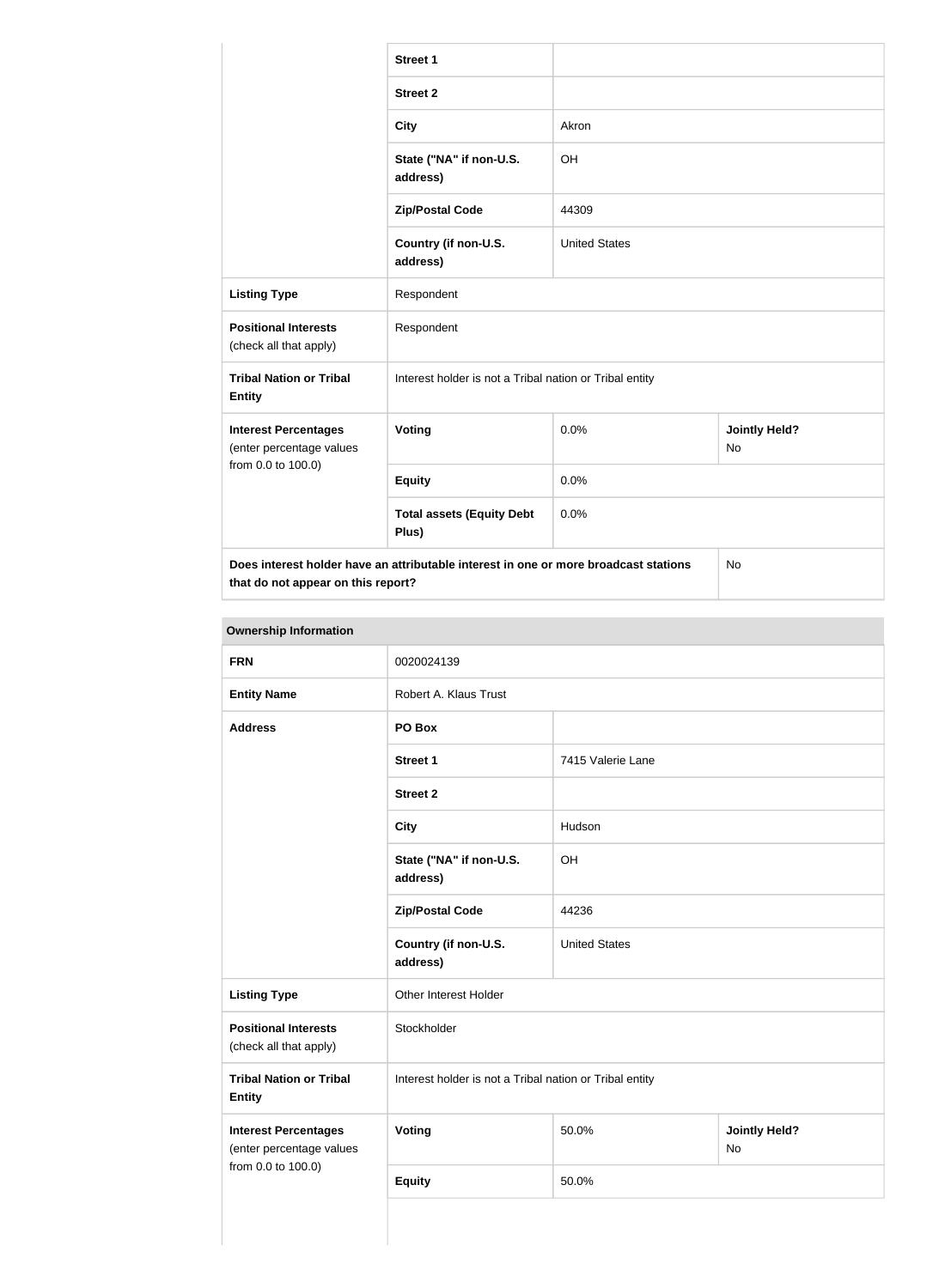| <b>Total assets (Equity Debt</b><br>Plus)                                            | 50.0% |     |
|--------------------------------------------------------------------------------------|-------|-----|
| Does interest holder have an attributable interest in one or more broadcast stations |       | Yes |

**that do not appear on this report?**

Yes

| <b>Ownership Information</b>                                                                |                                                         |                       |  |  |
|---------------------------------------------------------------------------------------------|---------------------------------------------------------|-----------------------|--|--|
| <b>FRN</b>                                                                                  | 0020024246                                              |                       |  |  |
| <b>Entity Name</b>                                                                          | William B. Klaus Trust                                  |                       |  |  |
| <b>Address</b>                                                                              | PO Box                                                  |                       |  |  |
|                                                                                             | <b>Street 1</b>                                         | 4019 Orangewood Drive |  |  |
|                                                                                             | <b>Street 2</b>                                         |                       |  |  |
|                                                                                             | <b>City</b>                                             | Orange                |  |  |
|                                                                                             | State ("NA" if non-U.S.<br>address)                     | OH                    |  |  |
|                                                                                             | <b>Zip/Postal Code</b>                                  | 44122                 |  |  |
|                                                                                             | Country (if non-U.S.<br>address)                        | <b>United States</b>  |  |  |
| <b>Listing Type</b>                                                                         | Other Interest Holder                                   |                       |  |  |
| <b>Positional Interests</b><br>(check all that apply)                                       | Stockholder                                             |                       |  |  |
| <b>Tribal Nation or Tribal</b><br><b>Entity</b>                                             | Interest holder is not a Tribal nation or Tribal entity |                       |  |  |
| <b>Interest Percentages</b><br>(enter percentage values                                     | Voting<br><b>Jointly Held?</b><br>50.0%<br>No           |                       |  |  |
| from 0.0 to 100.0)                                                                          | <b>Equity</b>                                           | 50.0%                 |  |  |
| <b>Total assets (Equity Debt</b><br>50.0%<br>Plus)                                          |                                                         |                       |  |  |
| Does interest holder have an attributable interest in one or more broadcast stations<br>Yes |                                                         |                       |  |  |

**that do not appear on this report?**

| <b>Ownership Information</b> |                                     |                      |  |
|------------------------------|-------------------------------------|----------------------|--|
| <b>FRN</b>                   | 0019381300                          |                      |  |
| <b>Name</b>                  | Robert A. Klaus                     |                      |  |
| <b>Address</b>               | PO Box                              |                      |  |
|                              | <b>Street 1</b>                     | 7415 Valerie Lane    |  |
|                              | <b>Street 2</b>                     |                      |  |
|                              | <b>City</b>                         | Hudson               |  |
|                              | State ("NA" if non-U.S.<br>address) | OH                   |  |
|                              | <b>Zip/Postal Code</b>              | 44236                |  |
|                              | Country (if non-U.S.<br>address)    | <b>United States</b> |  |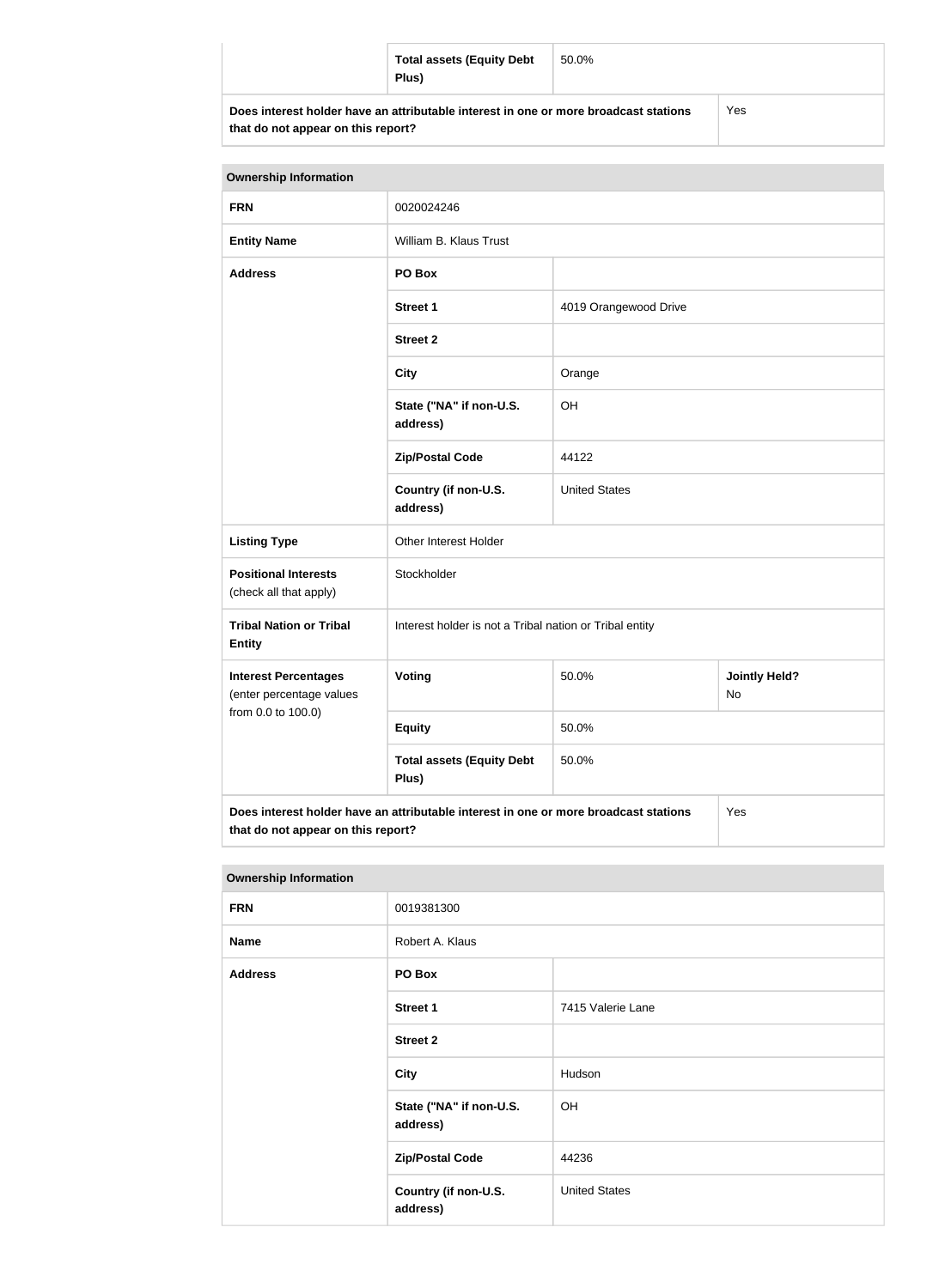| <b>Listing Type</b>                                                                                | <b>Other Interest Holder</b>                                                         |                        |                                   |
|----------------------------------------------------------------------------------------------------|--------------------------------------------------------------------------------------|------------------------|-----------------------------------|
| <b>Positional Interests</b><br>(check all that apply)                                              | Officer, Director, Other - Trustee                                                   |                        |                                   |
| Citizenship, Gender,<br><b>Ethnicity, and Race</b><br><b>Information (Natural</b><br>Persons Only) | <b>Citizenship</b>                                                                   | <b>US</b>              |                                   |
|                                                                                                    | Gender                                                                               | Male                   |                                   |
|                                                                                                    | <b>Ethnicity</b>                                                                     | Not Hispanic or Latino |                                   |
|                                                                                                    | Race                                                                                 | White                  |                                   |
| <b>Interest Percentages</b><br>(enter percentage values                                            | <b>Voting</b>                                                                        | 0.0%                   | <b>Jointly Held?</b><br><b>No</b> |
| from 0.0 to 100.0)                                                                                 | <b>Equity</b>                                                                        | 0.0%                   |                                   |
|                                                                                                    | <b>Total assets (Equity Debt</b><br>Plus)                                            | 0.0%                   |                                   |
|                                                                                                    | Does interest holder have an attributable interest in one or more broadcast stations |                        | Yes                               |

**that do not appear on this report?**

| <b>Ownership Information</b>                                                                                                      |                                           |                                    |  |
|-----------------------------------------------------------------------------------------------------------------------------------|-------------------------------------------|------------------------------------|--|
| <b>FRN</b>                                                                                                                        | 0019381334                                |                                    |  |
| <b>Name</b>                                                                                                                       | William B. Klaus                          |                                    |  |
| <b>Address</b>                                                                                                                    | PO Box                                    |                                    |  |
|                                                                                                                                   | <b>Street 1</b>                           | 4019 Orangewood Drive              |  |
|                                                                                                                                   | <b>Street 2</b>                           |                                    |  |
|                                                                                                                                   | <b>City</b>                               | Orange                             |  |
|                                                                                                                                   | State ("NA" if non-U.S.<br>address)       | OH                                 |  |
|                                                                                                                                   | <b>Zip/Postal Code</b>                    | 44122                              |  |
|                                                                                                                                   | Country (if non-U.S.<br>address)          | <b>United States</b>               |  |
| <b>Listing Type</b>                                                                                                               | Other Interest Holder                     |                                    |  |
| <b>Positional Interests</b><br>(check all that apply)                                                                             | Officer, Director, Other - Trustee        |                                    |  |
| Citizenship, Gender,                                                                                                              | <b>Citizenship</b>                        | <b>US</b>                          |  |
| <b>Ethnicity, and Race</b><br><b>Information (Natural</b>                                                                         | Gender                                    | Male                               |  |
| <b>Persons Only)</b>                                                                                                              | <b>Ethnicity</b>                          | Not Hispanic or Latino             |  |
|                                                                                                                                   | Race                                      | White                              |  |
| <b>Interest Percentages</b><br>(enter percentage values                                                                           | Voting                                    | 0.0%<br><b>Jointly Held?</b><br>No |  |
| from 0.0 to 100.0)                                                                                                                | <b>Equity</b>                             | 0.0%                               |  |
|                                                                                                                                   | <b>Total assets (Equity Debt</b><br>Plus) | 0.0%                               |  |
| Does interest holder have an attributable interest in one or more broadcast stations<br>Yes<br>that do not appear on this report? |                                           |                                    |  |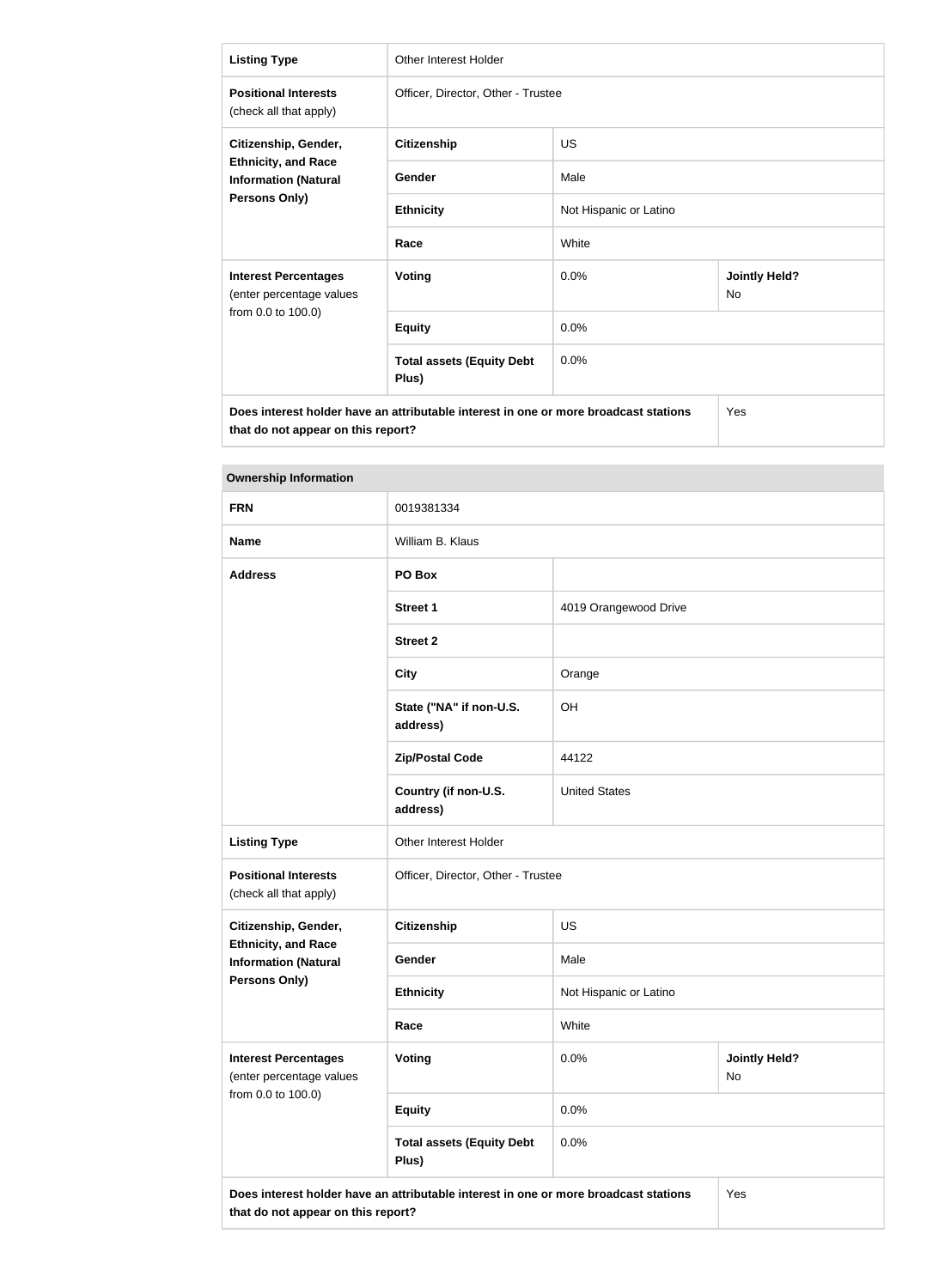| (c) Does the Respondent or any reported interest holder         |
|-----------------------------------------------------------------|
| hold an attributable interest in any newspaper entities in      |
| the same market as any station for which this report is         |
| filed, as defined in 47 C.F.R. Section 73.3555?                 |
| If "Yes," provide information describing the interest(s), using |
| EITHER the subform OR the spreadsheet option below.             |
| Respondents with a large number (50 or more) of entries to      |
| submit should use the spreadsheet option.                       |
|                                                                 |
| NOTE: Spreadsheets must be submitted in a special XML           |
| Spreadsheet format with the appropriate structure that is       |
| specified in the documentation. For instructions on how to      |
| use the spreadsheet option to complete this question            |
| (including templates to start with), please Click Here.         |
| If using the subform, leave the percentage of total assets      |
| (Equity Debt Plus) field blank for an interest holder unless    |
| that interest holder has an attributable interest in the        |
| newspaper entity solely on the basis of the Commission's        |
| Equity Debt Plus attribution standard, 47 C.F.R. Section        |
| 73.3555, Note 2(i). If using an XML Spreadsheet, enter "NA"     |
| into the percentage of total assets (Equity Debt Plus) field    |
| for an interest holder unless that interest holder has an       |
| attributable interest in the newspaper entity solely on the     |
| basis of the Commission's Equity Debt Plus attribution          |
| standard.                                                       |
| The Respondent must provide an FCC Registration Number          |
| for each interest holder reported in response to this           |
| question. Please see the Instructions for detailed information  |
| and guidance concerning this requirement.                       |

**(d) Are any of the individuals listed as an attributable interest holder in the Respondent married to each other or related to each other as parentchild or as siblings?** Yes

If "Yes," provide the following information for each such the relationship.

#### **Family Relationships**

| <b>FRN</b>   | 0019381334 | <b>Name</b> | William B Klaus |
|--------------|------------|-------------|-----------------|
| <b>FRN</b>   | 0019381300 | <b>Name</b> | Robert A Klaus  |
| Relationship | Siblings   |             |                 |

| (e) Is Respondent seeking an attribution exemption for any officer or director with<br>duties wholly unrelated to the Licensee(s)?                                                                                             | No |
|--------------------------------------------------------------------------------------------------------------------------------------------------------------------------------------------------------------------------------|----|
| If "Yes," complete the information in the required fields and submit an Exhibit fully describing<br>that individual's duties and responsibilities, and explaining why that individual should not be<br>attributed an interest. |    |